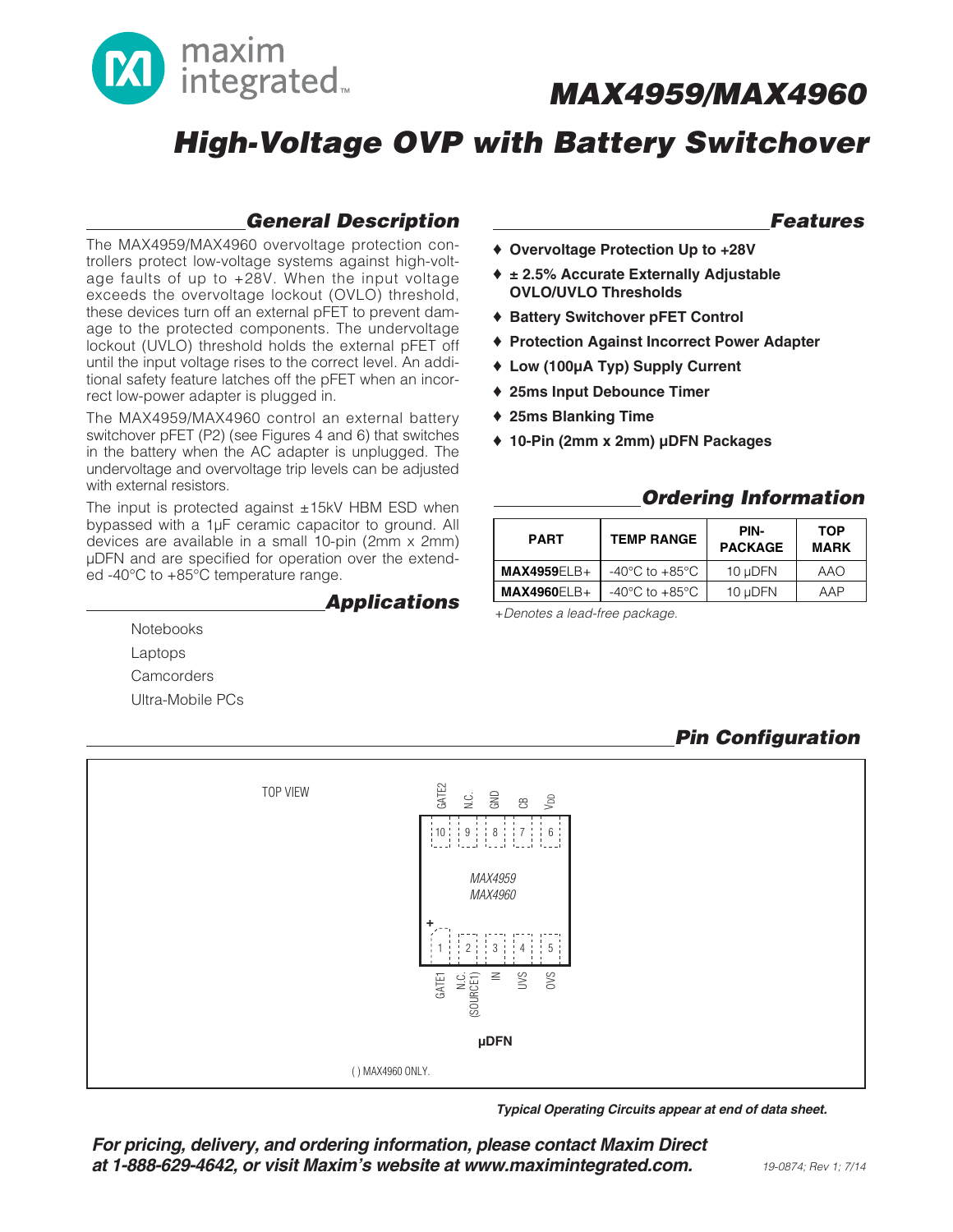### **ABSOLUTE MAXIMUM RATINGS**

| IN, SOURCE1, GATE1, GATE2, to GND -0.3V to +30V       |  |
|-------------------------------------------------------|--|
|                                                       |  |
|                                                       |  |
| Continuous Power Dissipation ( $T_A = +70^{\circ}C$ ) |  |
| 10-pin µDFN (derate 5.0mW/°C above +70°C) 403mW       |  |

| Operating Temperature Range 40°C to +85°C |  |
|-------------------------------------------|--|
|                                           |  |
| Storage Temperature Range 65°C to +150°C  |  |
| Lead Temperature (soldering, 10s)+300°C   |  |

Stresses beyond those listed under "Absolute Maximum Ratings" may cause permanent damage to the device. These are stress ratings only, and functional operation of the device at these or any other conditions beyond those indicated in the operational sections of the specifications is not implied. Exposure to absolute maximum rating conditions for extended periods may affect device reliability.

### **ELECTRICAL CHARACTERISTICS**

(V<sub>IN</sub> = +19V, T<sub>A</sub> = -40°C to +85°C, unless otherwise noted, C<sub>VDD</sub> = 100nF. Typical values are at T<sub>A</sub> = +25°C.) (Note 1)

| <b>PARAMETER</b>                                   | <b>SYMBOL</b>              | <b>CONDITIONS</b>                                                                                        | <b>MIN</b> | <b>TYP</b> | <b>MAX</b>   | <b>UNITS</b> |
|----------------------------------------------------|----------------------------|----------------------------------------------------------------------------------------------------------|------------|------------|--------------|--------------|
| IN                                                 |                            |                                                                                                          |            |            |              |              |
| Input Voltage Range                                | <b>V<sub>IN</sub></b>      |                                                                                                          | 4          |            | 28           | V            |
| Overvoltage Adjustable Trip<br>Range               | <b>OVLO</b>                | (Note 2)                                                                                                 | 6          |            | 28           | V            |
| Overvoltage Comp Reference                         | OVREF                      | V <sub>IN</sub> rising edge                                                                              | 1.18       | 1.228      | 1.276        | V            |
| OVS Input Leakage Current                          | OVILKG                     |                                                                                                          | $-100$     |            | $+100$       | nA           |
| Overvoltage Trip Hysteresis                        | <b>OVHYS</b>               |                                                                                                          |            | 1          |              | $\%$         |
| Undervoltage Adjustable Trip<br>Range              | <b>UVLO</b>                | (Note 2)                                                                                                 | 5          |            | 28           | V            |
| Undervoltage Comp Reference                        | <b>UVREF</b>               | V <sub>IN</sub> falling edge                                                                             | 1.18       | 1.228      | 1.276        | $\vee$       |
| <b>UVS Input Leakage Current</b>                   | <b>UVILKG</b>              |                                                                                                          | $-100$     |            | $+100$       | nA           |
| Undervoltage Trip Hysteresis                       | <b>UVHYS</b>               |                                                                                                          |            | 1          |              | $\%$         |
| Internal Undervoltage Trip Level                   | <b>INTUVREF</b>            | V <sub>IN</sub> falling edge                                                                             | 4.1        | 4.4        | 4.7          | V            |
| Internal Undervoltage Trip<br>Hysteresis           | <b>INTUV<sub>HYS</sub></b> |                                                                                                          |            | 1          |              | %            |
| Power-On Trip Level                                | <b>POTL</b>                | $V_{\text{DD}}$ > +3V, IN rising edge                                                                    | 0.5        | 0.75       | $\mathbf{1}$ | V            |
| Power-On Trip Hysteresis                           | <b>POTLHYS</b>             |                                                                                                          |            | 10         |              | %            |
| <b>IN Supply Current</b>                           | <sup>I</sup> IN            | $V_{IN}$ = +19V, $V_{OVS}$ < OVREF and<br>VUVS > UVREF                                                   |            | 100        | 300          | μA           |
| <b>V<sub>DD</sub></b>                              |                            |                                                                                                          |            |            |              |              |
| V <sub>DD</sub> Voltage Range                      | <b>V<sub>DD</sub></b>      |                                                                                                          | 2.7        |            | 5.5          | $\vee$       |
| V <sub>DD</sub> Undervoltage Lockout               | VDDUVLO                    | V <sub>DD</sub> falling edge                                                                             | 1.55       |            | 2.40         | V            |
| V <sub>DD</sub> Undervoltage Lockout<br>Hysteresis | <b>VDDUVLOHYS</b>          |                                                                                                          |            | 50         |              | mV           |
| V <sub>DD</sub> Supply Current                     | <b>I</b> VDD               | $V_{DD}$ = +5V, $V_{IN}$ = 0V                                                                            |            |            | 10           | μA           |
| GATE_                                              |                            |                                                                                                          |            |            |              |              |
| GATE1 Open-Drain MOS RON<br>Resistance             | RON                        | $V_{CB} = 0V$ , $V_{IN} = 19V$ , $V_{OVS} < 0V_{REF}$ and<br>$VUVS > UVREF$ , $IGATE_ = 0.5mA$ (MAX4959) |            |            | $\mathbf{1}$ | $k\Omega$    |
| GATE2 Open-Drain MOS RON<br>Resistance             | RON                        | $V_{CB} = 3V$ , IGATE = 0.5mA                                                                            |            |            | 1            | $k\Omega$    |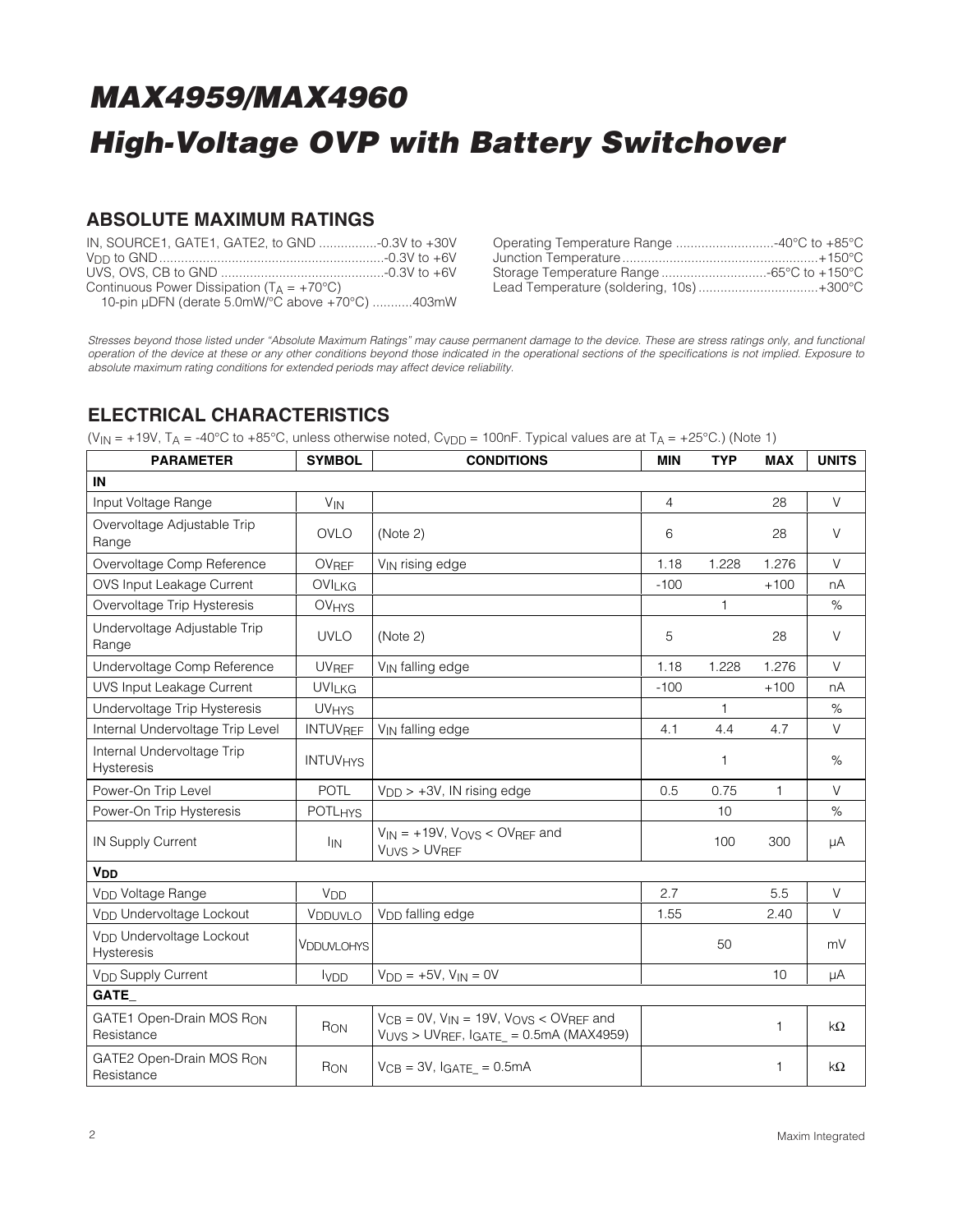## **High-Voltage OVP with Battery Switchover**

#### **ELECTRICAL CHARACTERISTICS (continued)**

(V<sub>IN</sub> = +19V, T<sub>A</sub> = -40°C to +85°C, unless otherwise noted, C<sub>VDD</sub> = 100nF. Typical values are at T<sub>A</sub> = +25°C.) (Note 1)

| <b>PARAMETER</b>                            | <b>SYMBOL</b>       | <b>CONDITIONS</b>                                                                                 | MIN  | <b>TYP</b> | <b>MAX</b> | <b>UNITS</b> |
|---------------------------------------------|---------------------|---------------------------------------------------------------------------------------------------|------|------------|------------|--------------|
| <b>GATE1</b> Leakage Current                | $G1I_LKG$           | $V_{\text{OVS}} > \text{OVREF}$ , $V_{\text{UVS}} < \text{UVREF}$ , or $V_{\text{CB}} = +5V$      | $-1$ |            | $+1$       | μA           |
| <b>GATE2 Leakage Current</b>                | G2I <sub>LKG</sub>  | $V_{CB} = 0V$                                                                                     | $-1$ |            | $+1$       | μA           |
| <b>CB</b>                                   |                     |                                                                                                   |      |            |            |              |
| Logic-Level High                            | V <sub>IH</sub>     |                                                                                                   | 1.5  |            |            | V            |
| Logic-Level Low                             | $V_{IL}$            |                                                                                                   |      |            | 0.4        | V            |
| <b>CB Pulldown Resistor</b>                 | RCBPD               |                                                                                                   |      | 2          | 3          | $M\Omega$    |
| <b>TIMING</b>                               |                     |                                                                                                   |      |            |            |              |
| Debounce Time                               | t <sub>DEB</sub>    | $V_{\rm OVP} > V_{\rm IN} > V_{\rm UVP}$ for greater than t <sub>DEB</sub> for<br>GATE1 to go low | 10   | 25         | 40         | ms           |
| <b>GATE1</b> Assertion Delay from<br>CB Pin | t <sub>1</sub> GATE | $CB = +3V$ to 0<br>rise time = fall time = $5ns$ (Note 3)                                         |      | 50         |            | ns           |
| GATE2 Assertion Delay from<br>CB Pin        | t2GATE              | $CB = 0$ to $+3V$<br>rise time = fall time = $5ns$ (Note 3)                                       |      | 50         |            | ns           |
| <b>Blanking Time</b>                        | <b>EBLANK</b>       |                                                                                                   | 10   | 25         | 40         | ms           |
| <b>MAX4960</b>                              |                     |                                                                                                   |      |            |            |              |
| SOURCE1/GATE1 Resistance                    | Rsg                 | (MAX4960)                                                                                         | 140  | 200        | 260        | $k\Omega$    |
| <b>GATE1/Ground Resistance</b>              | RGG                 | GATE1 Asserted (MAX4960)                                                                          | 140  | 200        | 260        | $k\Omega$    |

**Note 1:** All devices are production tested at T<sub>A</sub> = +25°C. Specifications over temperature are guaranteed by design.

**Note 2:** Do not exceed absolute maximum rating; the ratio between the externally set OVLO and UVLO threshold must not exceed 4,  $[OVLO/UVLO]_{MAX} \leq 4.$ 

**Note 3:** Assertion delay starts from switching of CB pin to reaching of 80% of GATE1/GATE2 transition. This delay is measured without external capacitive load.

#### **Typical Operating Characteristics**

 $(V<sub>ONLO</sub> = 22.2V$  and  $V<sub>UNLO</sub> = 10.1V$ , R1 = 887kΩ, R2 = 66.5kΩ, R3 = 54.9kΩ, all resistors 1%, OV<sub>RFF</sub> = UV<sub>RFF</sub> = 1.228V.)

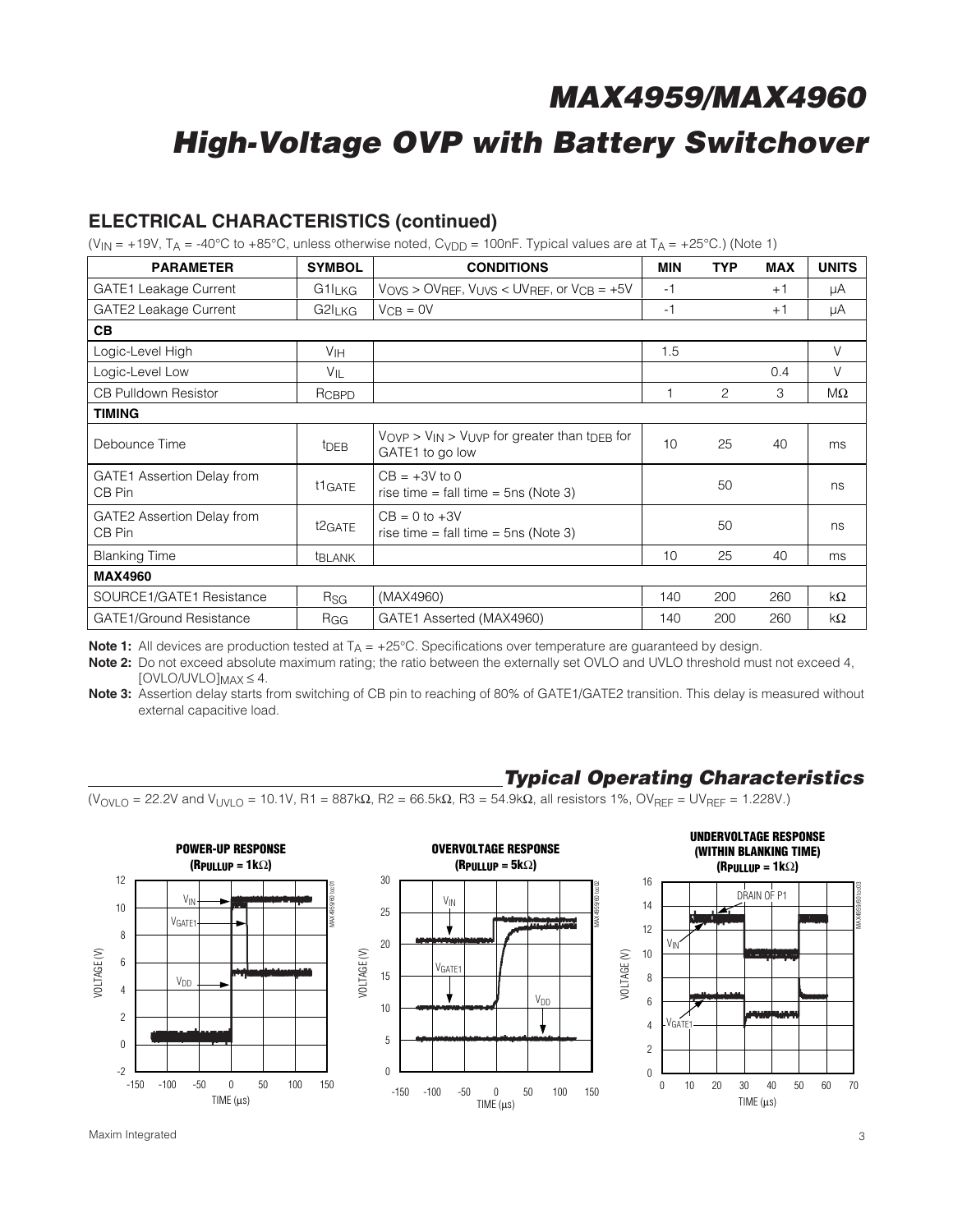### **Typical Operating Characteristics (continued)**

 $(V_{OVIO} = 22.2V$  and  $V_{UVIO} = 10.1V$ , R1 = 887kΩ, R2 = 66.5kΩ, R3 = 54.9kΩ, all resistors 1%, OV<sub>RFF</sub> = UV<sub>RFF</sub> = 1.228V.)



 $V_{IN} (V)$ 

 $\theta$ 

5 25 10 15 20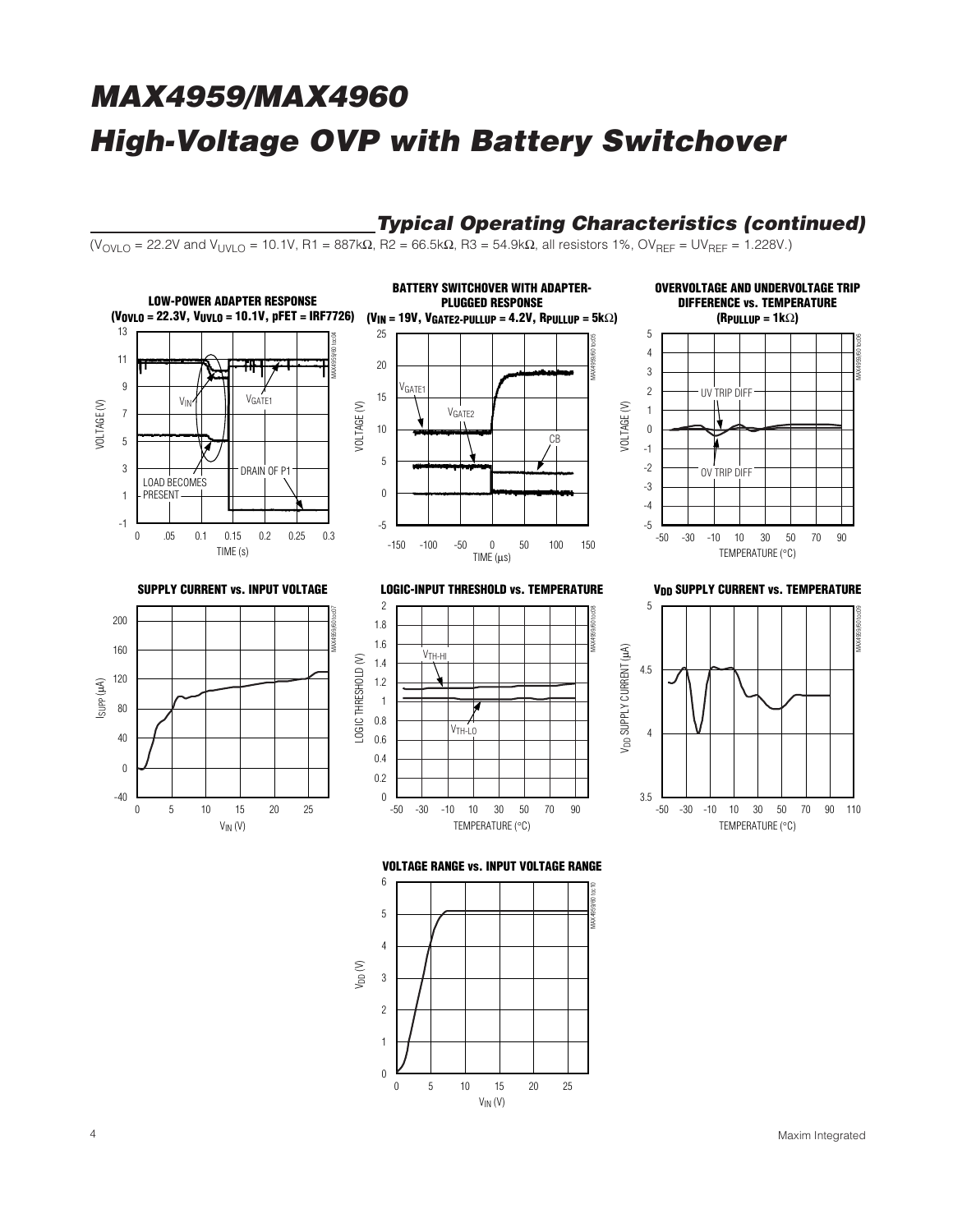## **Pin Description**

| <b>PIN</b>     |                | <b>NAME</b>           | <b>FUNCTION</b>                                                                                                                                                                                                                                                          |  |  |
|----------------|----------------|-----------------------|--------------------------------------------------------------------------------------------------------------------------------------------------------------------------------------------------------------------------------------------------------------------------|--|--|
| <b>MAX4959</b> | <b>MAX4960</b> |                       |                                                                                                                                                                                                                                                                          |  |  |
|                |                | GATE1                 | pFET Gate Drive Output Open Drain. GATE1 is actively driven low, except during fault<br>(OVP or UVP) condition (the external pFET is turned off). When $V_{UVLO} < V_{IN} < V_{OVLO}$ ,<br>GATE1 is driven low (the external pFET P1 is turned on).                      |  |  |
| 2, 9           | 9              | N.C.                  | No Connection. Not internally connected. (Connect to ground or leave unconnected.)                                                                                                                                                                                       |  |  |
|                | 2              | SOURCE1               | pFET Source Output. An internal resistor is connected between SOURCE1 and GATE1.                                                                                                                                                                                         |  |  |
| 3              | 3              | IN                    | Voltage Input. IN is both the power-supply input and the overvoltage/undervoltage<br>sense input. Bypass IN to GND with a 1µF ceramic capacitor to get a $\pm$ 15kV protected<br>input. A minimum 0.1µF ceramic capacitor is required for proper operation.              |  |  |
| 4              | 4              | <b>UVS</b>            | Undervoltage Threshold Set Input. Connect UVS to an external resistive divider from IN to<br>GND to set the undervoltage lockout threshold. (See Typical Operating Circuits.)                                                                                            |  |  |
| 5              | 5              | <b>OVS</b>            | Overvoltage Threshold Set Input. Connect OVS to an external resistive divider from<br>IN to GND to set the overvoltage lockout threshold. (See Typical Operating Circuits.)                                                                                              |  |  |
| 6              | 6              | <b>V<sub>DD</sub></b> | Internal Power-Supply Output. Bypass V <sub>DD</sub> to GND with a 0.1µF minimum capacitor.<br>V <sub>DD</sub> powers the internal power-on reset circuits. (See the V <sub>DD</sub> Capacitor Selection section.)                                                       |  |  |
| 7              | 7              | <b>CB</b>             | Battery Switchover Control Input. When CB is high, GATE1 is high (P1 is off), and GATE2<br>is low (P2 is on). When CB is low, GATE1 is controlled by internal logic and GATE2 is<br>high (P2 is off). GATE1 is controlled by CB only if $V_{UVLO} < V_{IN} < V_{OVLO}$ . |  |  |
| 8              | 8              | <b>GND</b>            | Ground                                                                                                                                                                                                                                                                   |  |  |
| 10             | 10             | GATE <sub>2</sub>     | pFET Gate Drive Output, Open Drain. When CB is high, GATE2 is low (P2 is on).<br>When CB is low, GATE2 is high impedance (P2 is off).                                                                                                                                    |  |  |

## **Detailed Description**

The MAX4959/MAX4960 provide up to +28V overvoltage protection for low-voltage systems. When the input voltage exceeds the overvoltage trip level, the MAX4959/ MAX4960 turn off an external pFET to prevent damage to the protected components.

The MAX4959/MAX4960 feature a control bit (CB) pin that controls an external battery-switchover function that switches in the battery when the adapter is unconnected. The host system detects when the battery switchover must take place and pulls CB high to turn on P2. The load current is not interrupted during battery switchover as the body diode of P2 conducts until the CB line is driven high (see the MAX4959 Typical Operating Circuit 1, Figure 4).

An additional safety feature latches off pFET P1 when a low-power adapter is plugged in. This protects the system from seeing repeated adapter insertions and removals when an incorrect low-power adapter is plugged in that cannot provide sufficient current.

#### **Undervoltage Lockout (UVLO)**

The MAX4959/MAX4960 have an adjustable undervoltage lockout threshold ranging from +5V to +28V. When  $V_{IN}$  is less than the  $V_{UVI}$   $\Omega$ , the device waits for a blanking time, tBLANK, to see if the fault still exists. If the fault does not exist at the end of t<sub>BLANK</sub>, P1 remains on. If V<sub>IN</sub> is less than V<sub>UVLO</sub> for longer than the blanking time, the device turns P1 off and P1 does not turn on again until  $V_{IN}$  < 0.75V. See Figure 1.

#### **Overvoltage Lockout (OVLO)**

The MAX4959/MAX4960 have an adjustable overvoltage lockout threshold ranging from +6V to +28V. When V<sub>IN</sub> is greater than the V<sub>OVLO</sub>, the device turns P1 off immediately. When V<sub>IN</sub> drops below V<sub>OVLO</sub> P1 turns on again after the debounce time has elapsed.

#### **Device Operation**

#### **High-Voltage Adapter (VIN > VOVLO)**

If an adapter with a voltage higher than VOVLO is plugged in, the MAX4959/MAX4960 is in an OVP condition, so P1 is kept off or immediately turned off. There is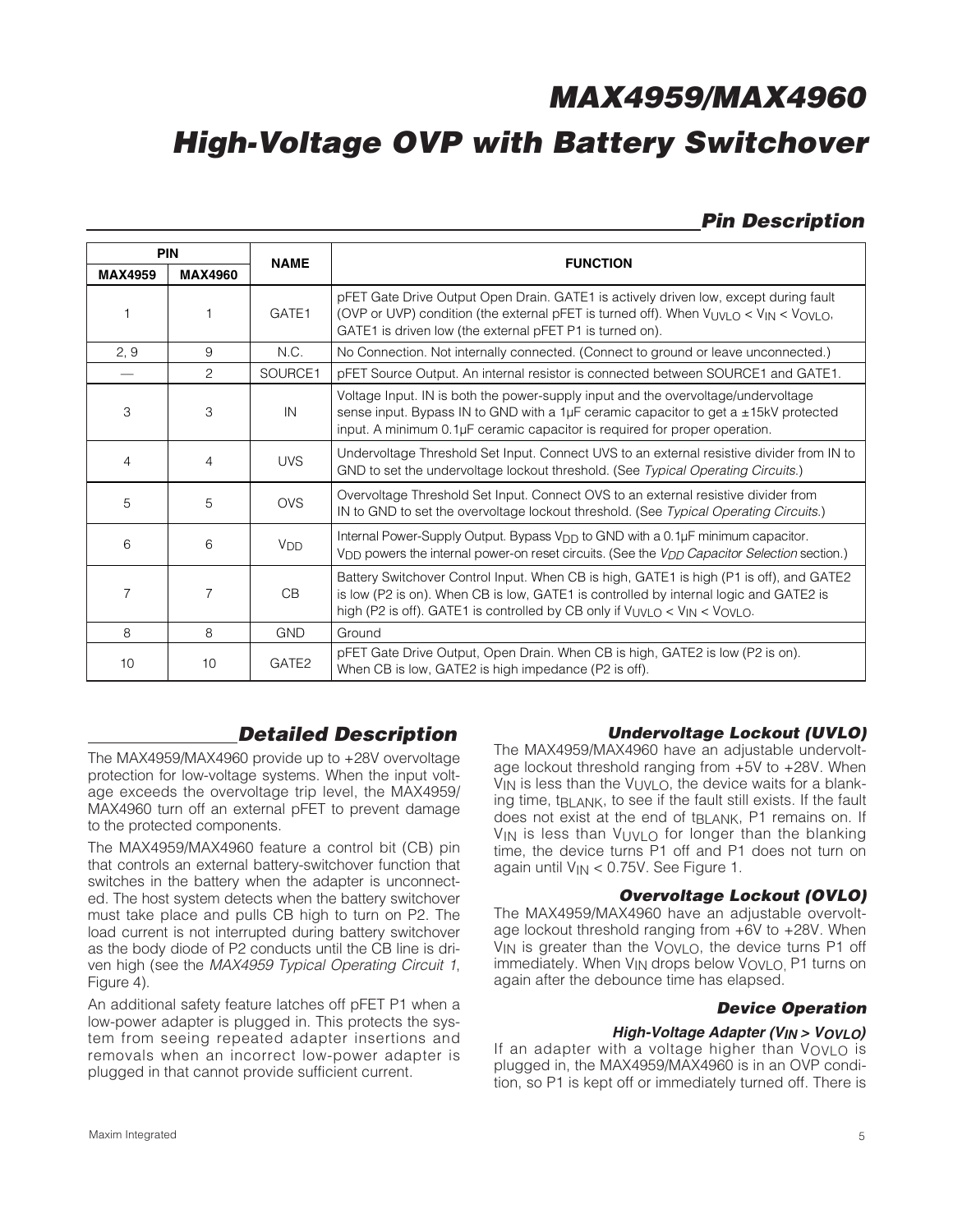**Functional Diagrams**

#### **Functional Diagram for the MAX4959**



no blanking time for OVP, but the debounce time applies once the IN voltage falls below VOVLO but above VUVLO. When the voltage at IN is higher than VOVLO, the CB pin does not control P1.

#### **Correct Adapter (VUVLO < VIN < VOVLO)**

In this case, when the adapter is plugged in, the device goes through a 20ms (typ) debounce time and ensures that the voltage at IN is between VUVLO and VOVLO before P1 is turned on. In this state, the CB pin controls both P1 and P2.

#### **Low-Power Adapter or Glitch Condition**

If the adapter has the correct voltage but not enough power (incorrect low-power adapter), the MAX4959/ MAX4960 protect pFET P1 from oscillation. When the adapter is first plugged in, P1 is off so the voltage is correct. When P1 is turned on after the debounce time, the low-power adapter is dragged down to below VUVLO. The device waits for a 10ms blanking time to make sure it is not a temporary glitch, and, if a fault still exists, it latches off P1. P1 does not turn on again until the adapter is unplugged ( $V_{IN} <$  ~0.75V) and plugged in again. This feature can work without the battery present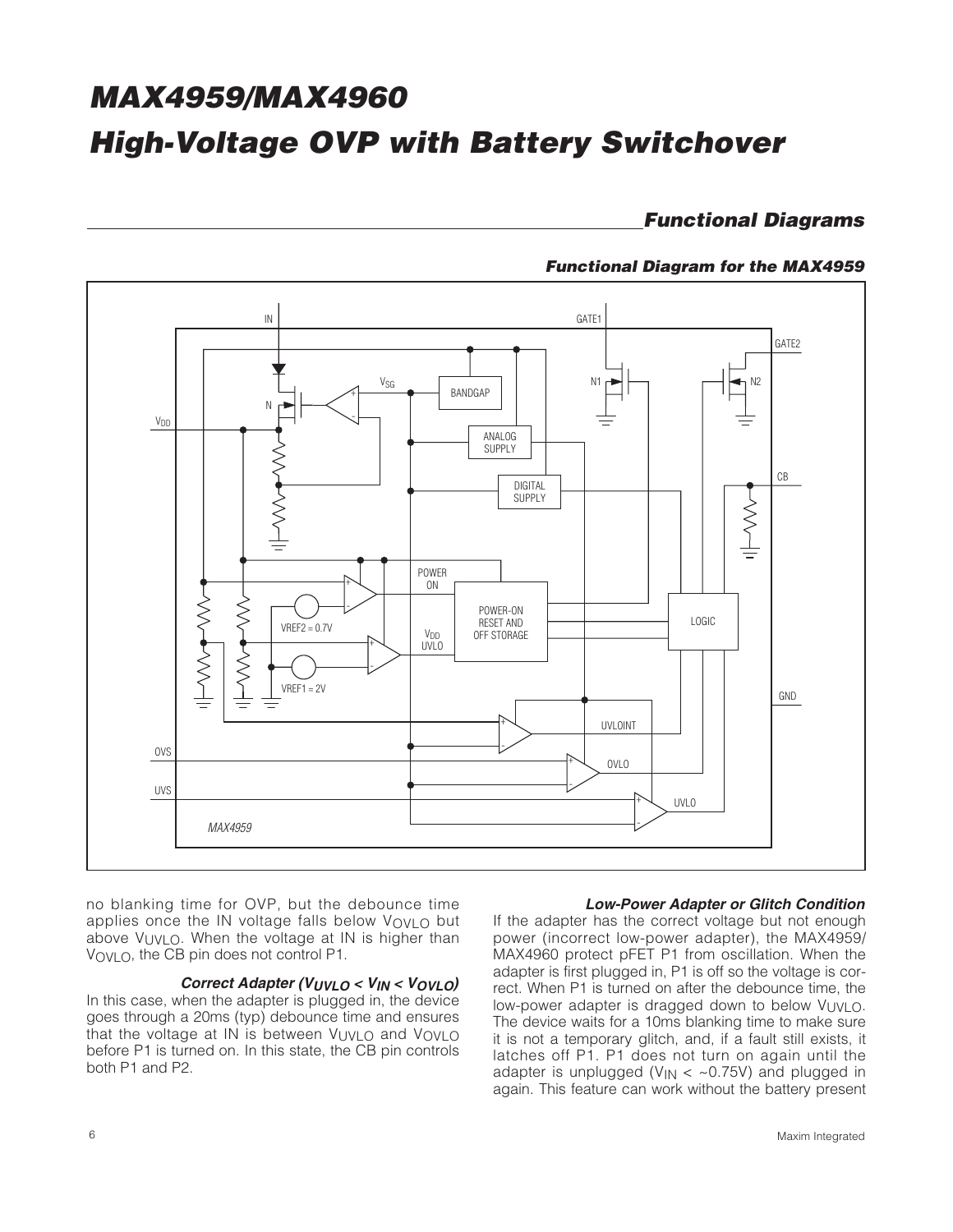### **Functional Diagrams (continued)**

#### **Functional Diagram for the MAX4960**



only if the backup capacitor on V<sub>DD</sub> is large enough to maintain power for greater than the 10ms blanking time. The detection that the adapter is unplugged and plugged in again is implemented by monitoring the  $V_{\text{IN}}$ signal. The adapter is unplugged when V<sub>IN</sub> drops below  $V_{IN}$  = ~0.75V, and it is plugged in when  $V_{IN}$  becomes greater than  $V_{IN} = -0.75V$ . To ensure the monitoring of this lower threshold, an external storage capacitor at the  $V<sub>DD</sub>$  pin is necessary. When the input voltage  $V<sub>IN</sub>$  drops below 4V, power for some internal V<sub>IN</sub> monitoring circuitry is supplied by the external capacitor at the  $V_{\text{DD}}$  pin.

This capacitor is supplied by VIN through a diode and is internally limited to 5.5V.

#### **Adapter Not Present (VIN < VUVLO)**

When the input voltage V<sub>IN</sub> drops below 4.4V, P1 is turned off automatically and P1 does not turn on again until the adapter is unplugged ( $V_{IN} <$  ~0.75V) and plugged in again. When the adapter is not present, P1 is kept off with the gate-source resistor (which is internal for the MAX4960 and external for the MAX4959), and the CB pin controls the battery switchover pFET P2.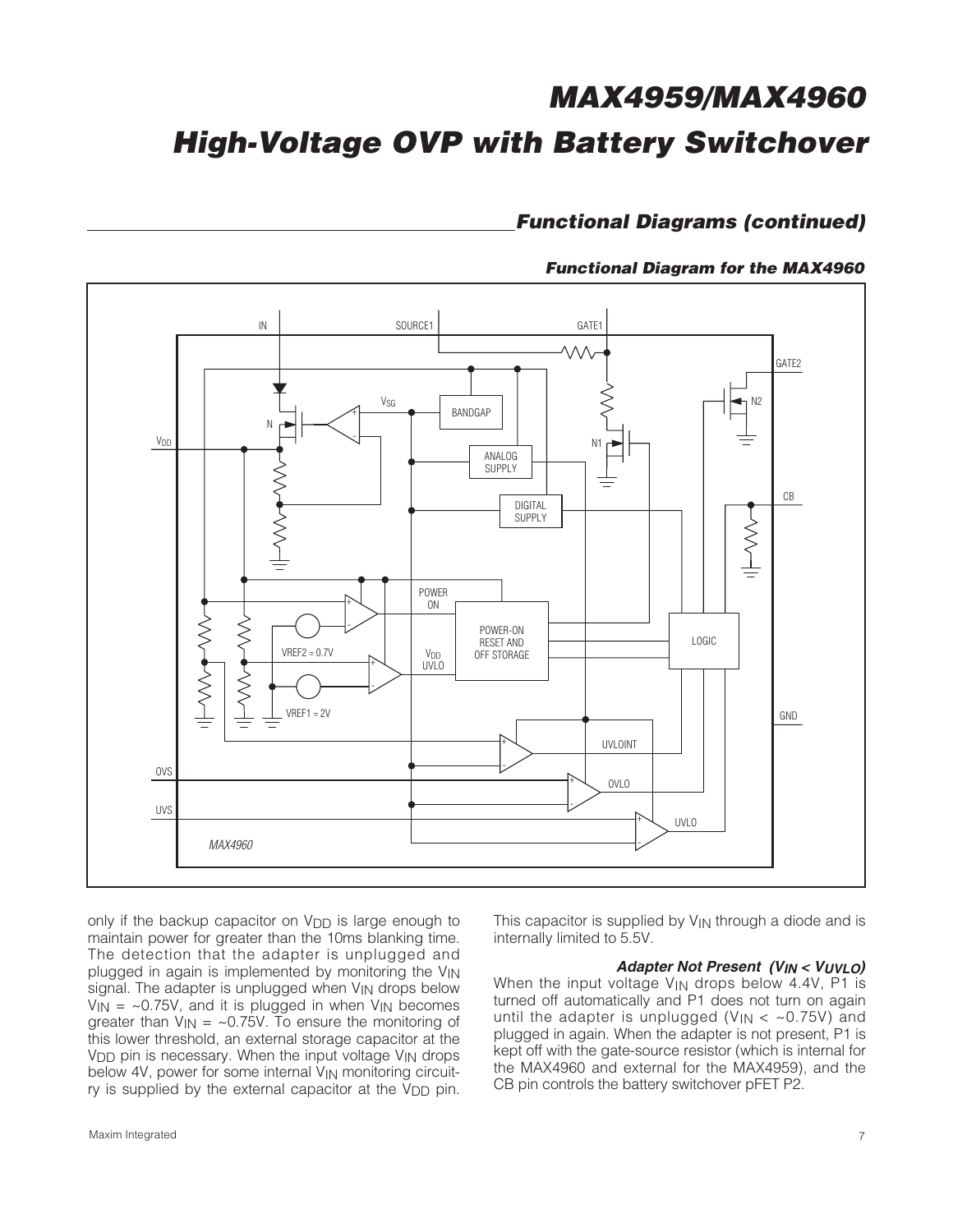

Figure 1. Timing Diagram

### **The following table lists the different modes of operations:**

| <b>IN RANGE</b>                                                                       | <b>P1 STATE</b>                                                                                                                 | <b>P2 STATE</b>                                           |
|---------------------------------------------------------------------------------------|---------------------------------------------------------------------------------------------------------------------------------|-----------------------------------------------------------|
| $V_{IN} > V_{OVLO}$                                                                   | P1 OFF (not affected by CB)                                                                                                     |                                                           |
| VUVLO < VIN < VOVLO<br>(debounce timeout ongoing)                                     | P1 OFF (not affected by CB)                                                                                                     |                                                           |
| VUVLO < VIN < VOVLO<br>(debounce timeout elapsed)                                     | $CB = 1 - > P1$ is OFF<br>$CB = 0 \rightarrow P1$ is ON                                                                         |                                                           |
| $V_{\text{INTUVREF}} < V_{\text{IN}} < V_{\text{OVLO}}$<br>(blanking timeout ongoing) | $CB = 1 - > P1$ is OFF<br>$CB = 0 \rightarrow P1$ is ON                                                                         | $CB = 1 - \ge 12$ is ON<br>$CB = 0 \rightarrow P2$ is OFF |
| $V_{\text{INTUVREF}} < V_{\text{IN}} < V_{\text{OVLO}}$<br>(blanking timeout elapsed) | P1 OFF (not affected by CB). P1 does not turn on again until<br>adapter is unplugged ( $V_{IN} <$ ~0.75V) and plugged in again. |                                                           |
| $V_{IN} < V_{INTUVREF}$                                                               | P1 OFF (not affected by CB). P1 does not turn on again until<br>adapter is unplugged ( $V_{IN} <$ ~0.75V) and plugged in again. |                                                           |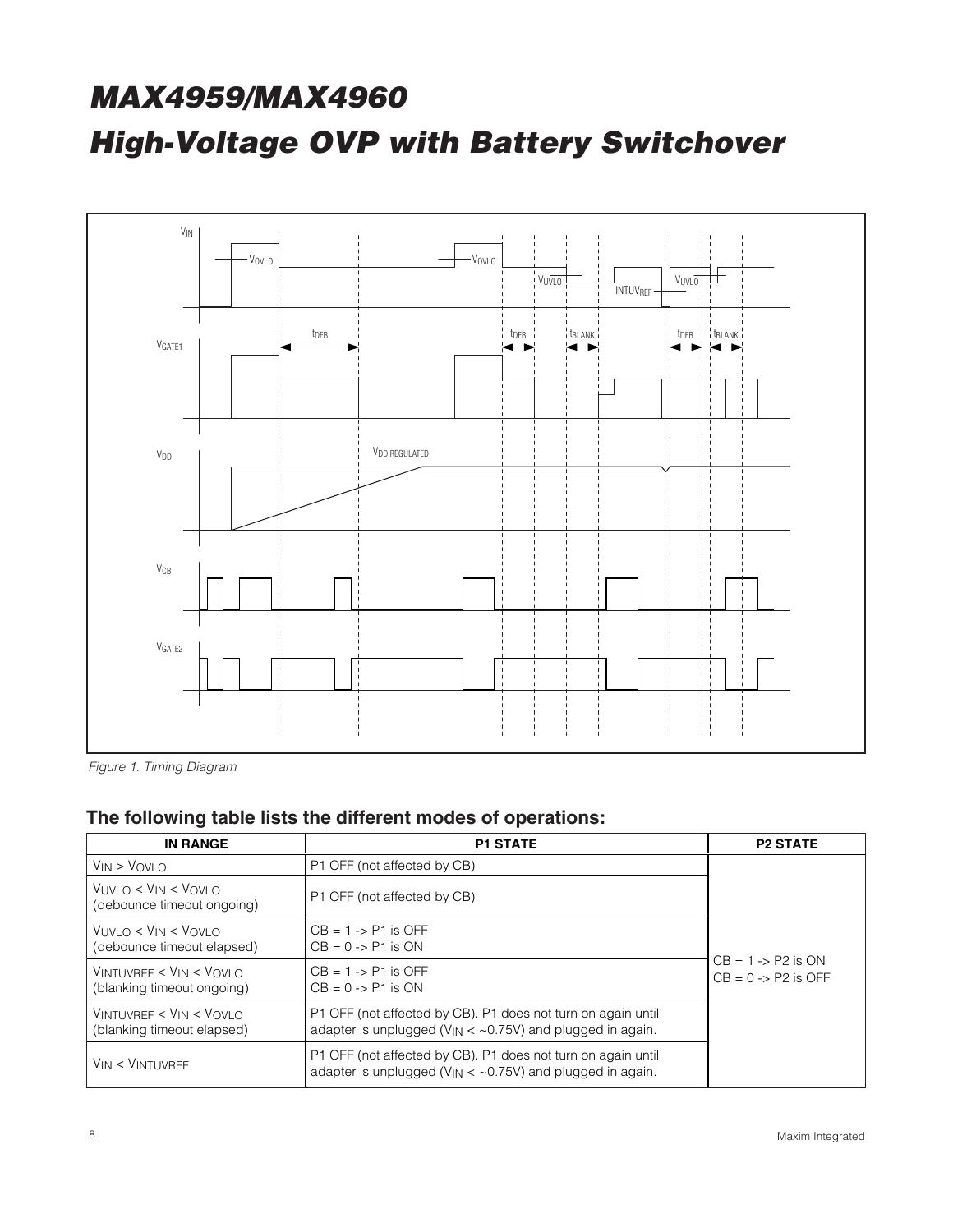## **High-Voltage OVP with Battery Switchover**

#### **Applications Information**

#### **MOSFET Configuration and Selection**

The MAX4959/MAX4960 are used with a single MOS-FET configuration as shown in the Typical Operating Circuits to regulate voltage as a low-cost solution.

The MAX4959/MAX4960 are designed with pFETs. For lower on-resistance, the external MOSFET can be multiple pFETs in parallel. In most situations, MOSFETs with  $R_{DS(ON)}$  specified for a  $V_{GS}$  of 4.5V work well. Also, MOSFETs (with  $V_{DS} \geq 30V$ ) withstand the full +28V IN range of the MAX4959/MAX4960.

#### **Resistor Selection for Overvoltage/Undervoltage Window**

The MAX4959/MAX4960 include undervoltage and overvoltage comparators for window detection (see Figure 4). GATE1 is enhanced and after the debounce time, the pFET is turned on when the monitored voltage is within the selected window.

The resistor values R1, R2, and R3 can be calculated as follows:

$$
V_{UVLO} = (UV_{REF}) \left(\frac{R_{TOTAL}}{R2 + R3}\right)
$$

$$
V_{OVLO} = (OV_{REF}) \left(\frac{R_{TOTAL}}{R3}\right)
$$

where  $R_{\text{TOTAL}} = R1 + R2 + R3$ .

Use the following steps to determine the values for R1, R2, and R3:

- 1) Choose a value for RTOTAL, the sum of R1, R2, and R3. Because the MAX4959/MAX4960 have very high input impedance,  $R_{\text{TOTAL}}$  can be up to 5MΩ.
- 2) Calculate R3 based on RTOTAL and the desired  $V_{\text{OVI}} \cap \text{trip point}$ :

$$
R3 = \frac{OV_{REF} \times R_{TOTAL}}{V_{OVLO}}
$$

3) Calculate R2 based on R<sub>TOTAL</sub>, R3, and the desired  $V_{UVI} \cap \text{trip point}$ :

$$
R2 = \left[\frac{UV_{REF} \times R_{TOTAL}}{V_{UVLO}}\right] - R3
$$

4) Calculate R1 based on RTOTAL, R2, and R3:

$$
R1 = R_{\text{TOTAL}} - R2 - R3
$$

Note that the ratio between the externally set OVLO and UVLO threshold must not exceed:

#### $4$  [VOVLO / VUVLO]MAX  $\leq 4$

#### **VDD Capacitor Selection**

VDD is regulated to +5V by a linear regulator. Since the minimum external adjustable UVLO trip threshold is  $+5V$ , the V<sub>DD</sub> range is  $+5V$  to  $+28V$  and the value at V<sub>DD</sub> is:

| $VDD = VIN - 0.8V$ | where $V_{IN} = 5V$ to 5.8V |
|--------------------|-----------------------------|
| $VDD = +5V$        | where $V_{IN} > 5.8V$       |

The capacitor at V<sub>DD</sub> must be large enough to provide power to the device for an external settable time, thold, when V<sub>IN</sub> drops to 0V. The capacitor value to have a minimum time of  $t \nightharpoonup$  is:

$$
C = (I_{\text{VDD}} \times t_{\text{HOLD}}) / (V_{\text{DD}} - V_{\text{DD}} U_{\text{VLO}})
$$

The worst case scenario is where  $V_{IN} = +5V$ ,  $V_{DD} = V_{IN}$  $-0.8V = +4.2V$ ,  $I_{VDD} = 10\mu A$  (max). For a t<sub>HOLD</sub> time of 20ms, C = (10µA x 20ms) / (4.2V - 2.2V) = 100nF.

**Note:** The capacitor must be greater than 100nF for the internal regulator to be stable, and needs to have low ESR and low leakage current, for example, a ceramic capacitor.

#### **IN Bypass Considerations**

For most applications, bypass IN to GND with a 1µF ceramic capacitor. If the power source has significant inductance due to long lead length, take care to prevent overshoots due to the LC tank circuit, and provide protection if necessary to prevent exceeding the +30V absolute maximum rating on V<sub>IN</sub>.

The MAX4959/MAX4960 provide protection against voltage faults up to+28V, but this does not include negative voltages. If negative voltages are a concern, connect a Schottky diode from IN to GND to clamp negative input voltages.

#### **ESD Test Conditions**

The MAX4959/MAX4960 are protected from ±15kV Human Body Model ESD on IN when IN is bypassed to ground with a 1µF ceramic capacitor.

#### **Human Body Model**

Figure 2 shows the Human Body Model and Figure 3 shows the current waveform it generates when discharged into a low impedance. This model consists of a 100pF capacitor charged to the ESD voltage of interest that is then discharged into the device through a  $1.5k\Omega$ resistor.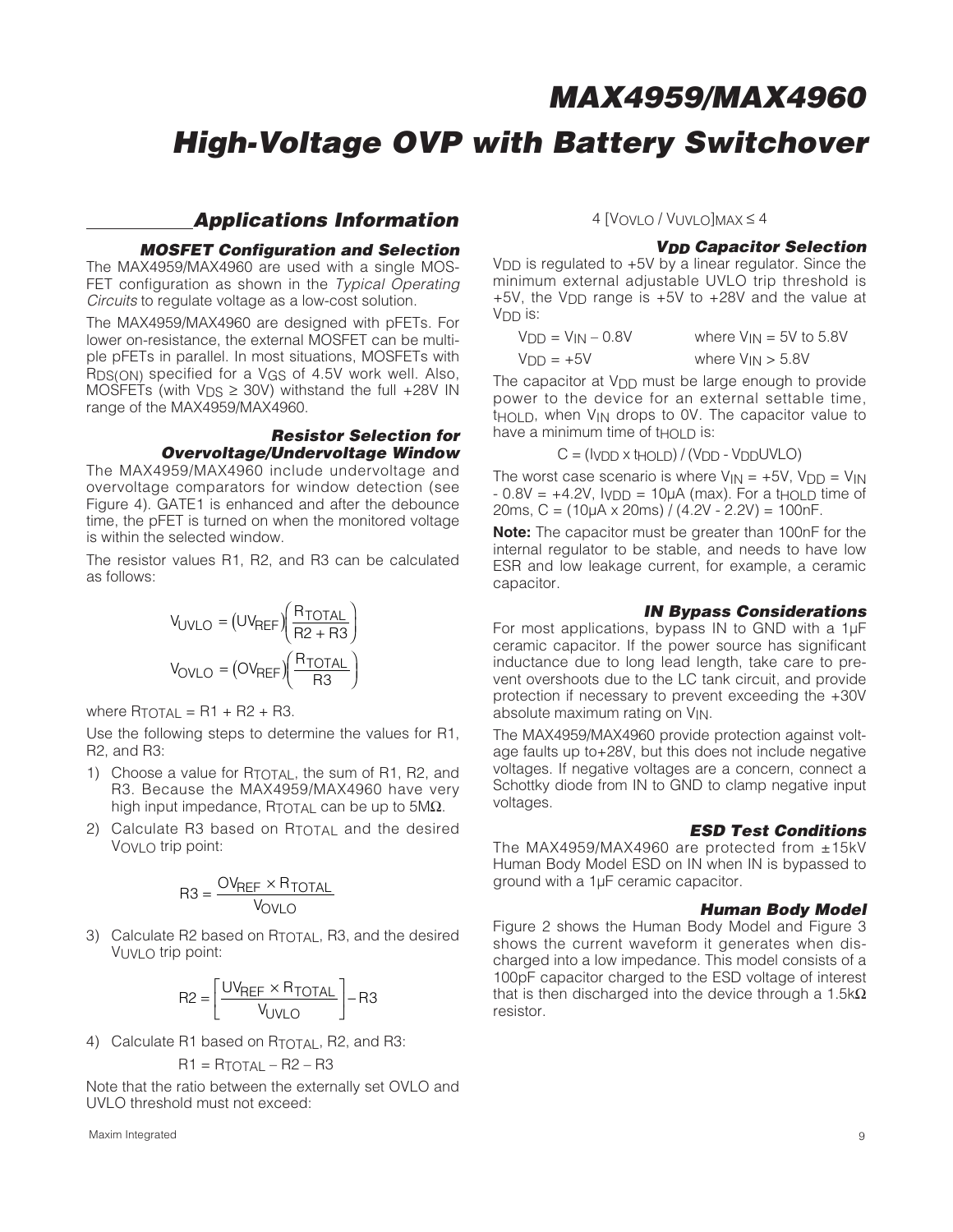

**Chip Information**

Figure 2. Human Body ESD Test Model



Figure 3. Human Body Current Waveform

PROCESS: BiCMOS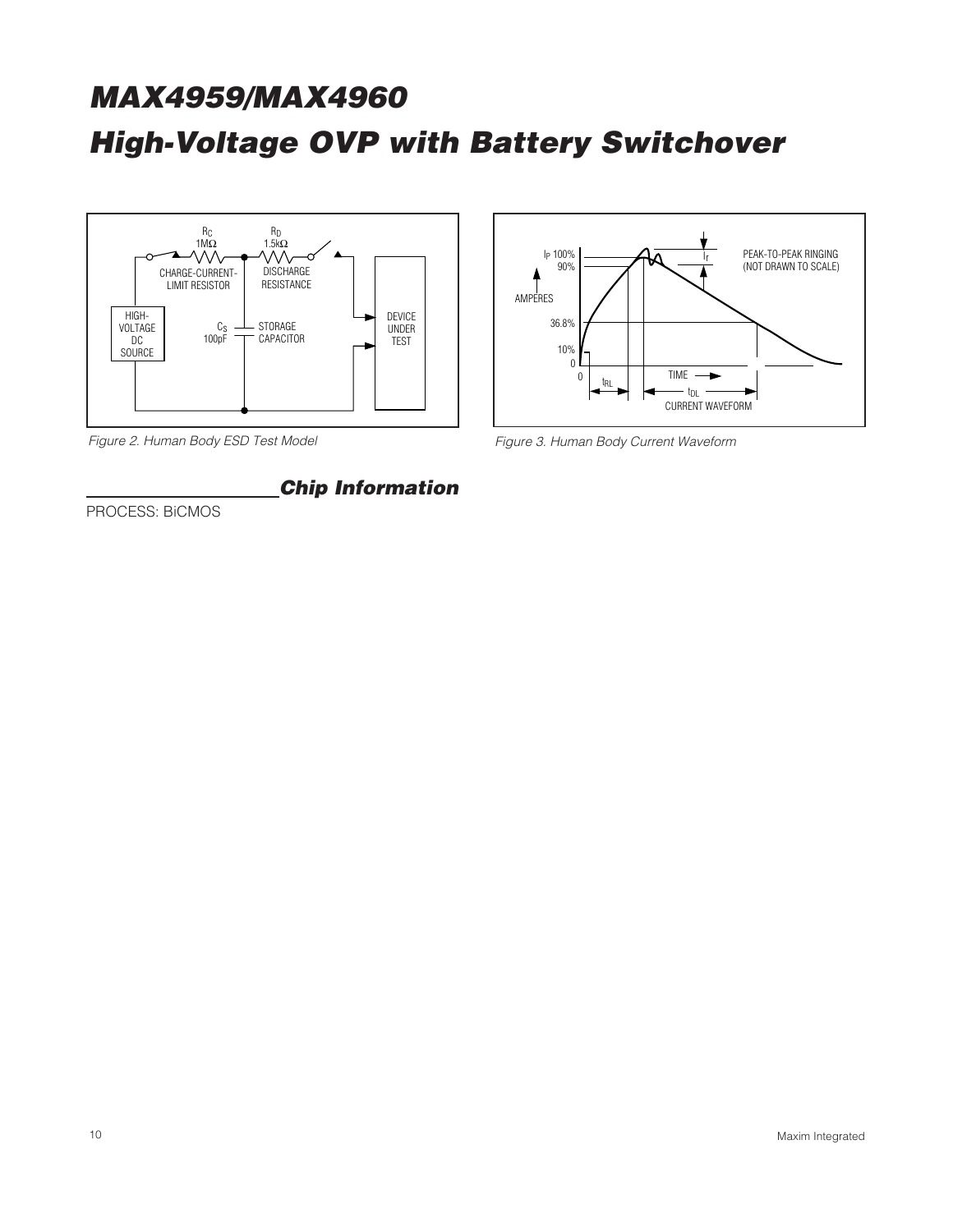## **Typical Operating Circuits**



Figure 4. MAX4959 Typical Operating Circuit 1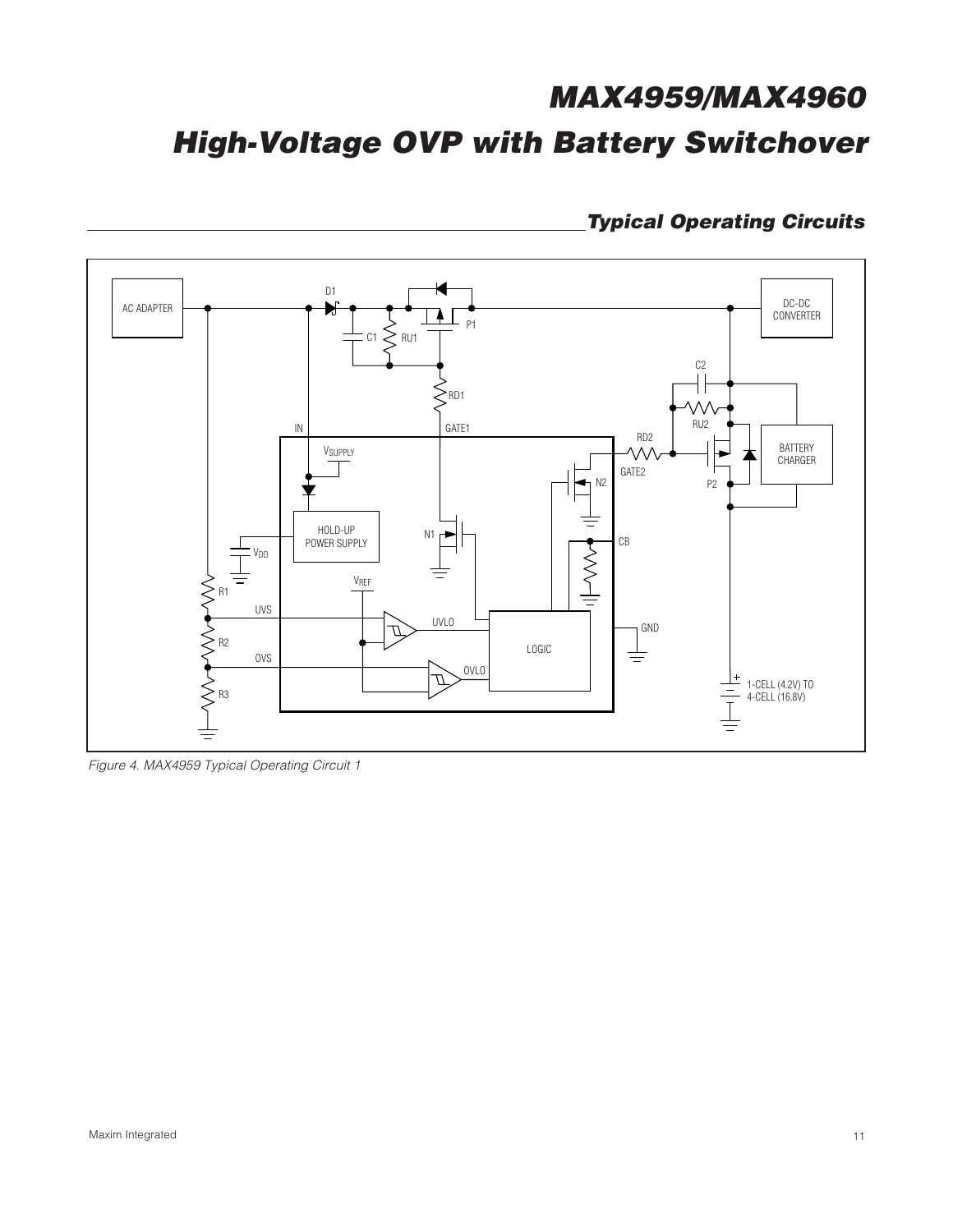

**Typical Operating Circuits (continued)**

Figure 5. MAX4959 Typical Operating Circuit 2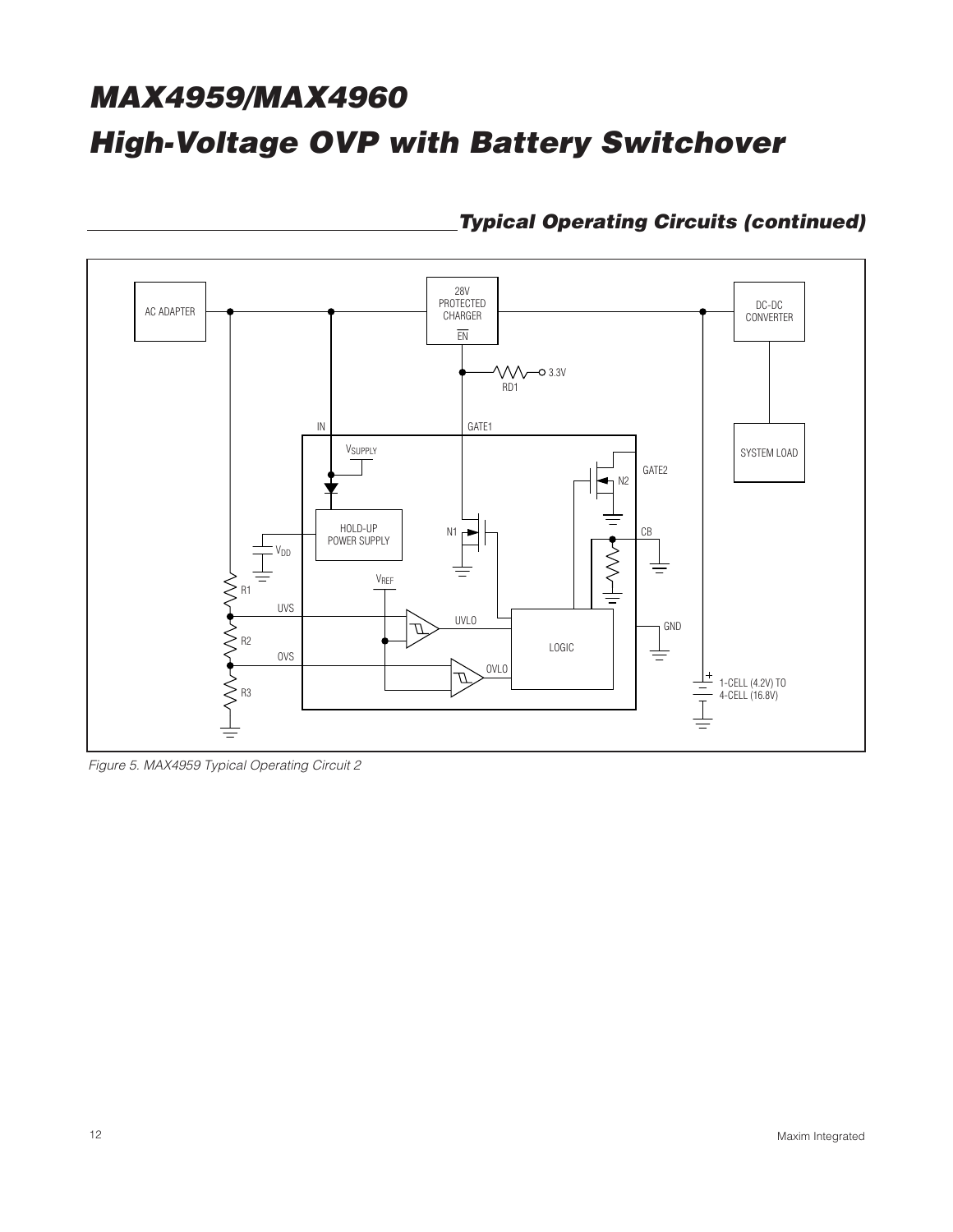

**Typical Operating Circuits (continued)**

Figure 6. MAX4960 Typical Operating Circuit 1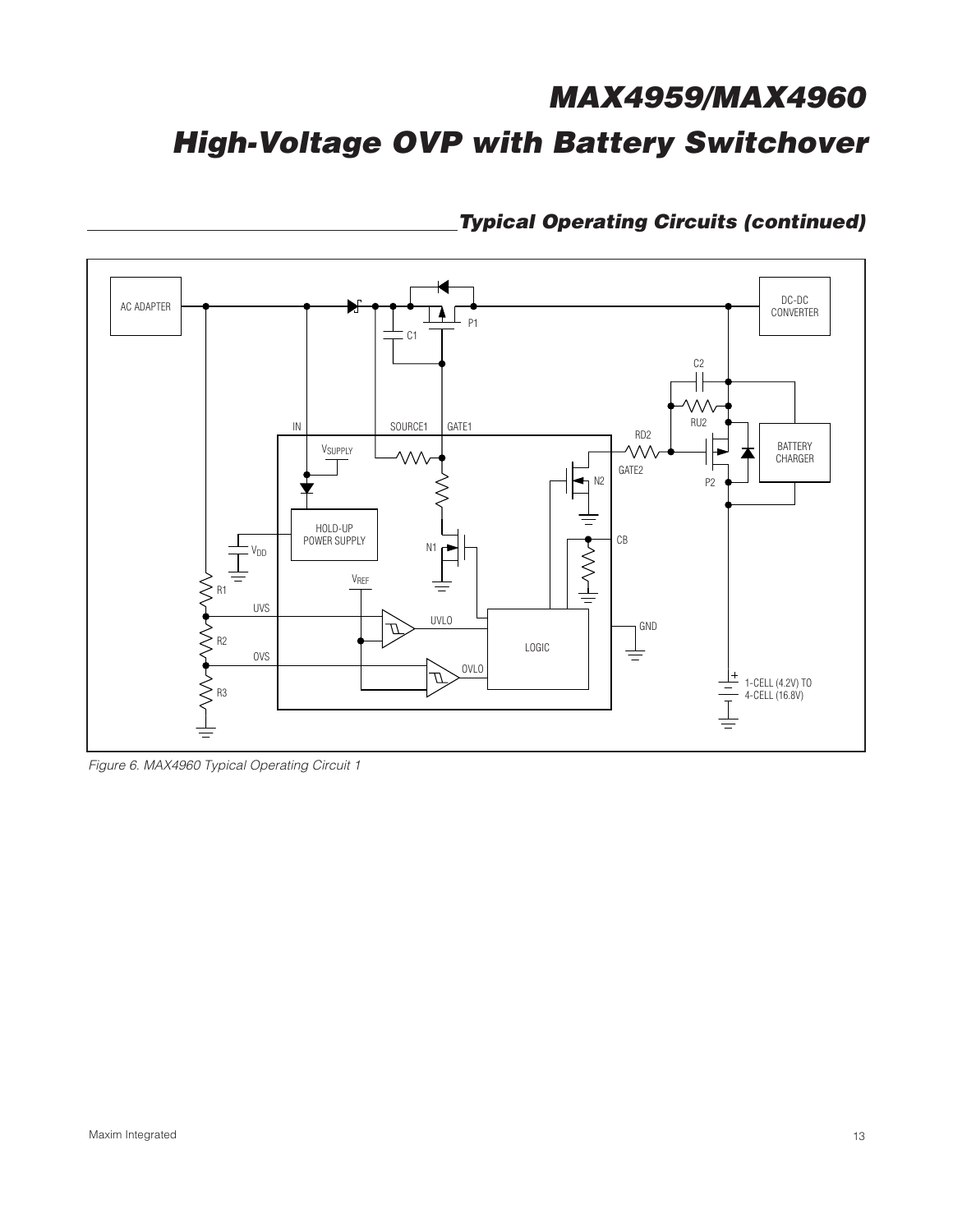

### **Typical Operating Circuits (continued)**

Figure 7. MAX4960 Typical Operating Circuit 2

## **Package Information**

For the latest package outline information and land patterns (footprints), go to **www.maximintegrated.com/packages**. Note that a "+", "#", or "-" in the package code indicates RoHS status only. Package drawings may show a different suffix character, but the drawing pertains to the package regardless of RoHS status.

| <b>PACKAGE TYPE</b> | <b>PACKAGE CODE</b> |         | <b>LAND</b><br><b>PATTERN NO.</b> |
|---------------------|---------------------|---------|-----------------------------------|
| 10 uDFN             | $1022 + 1$          | 21-0164 | 90-0006                           |